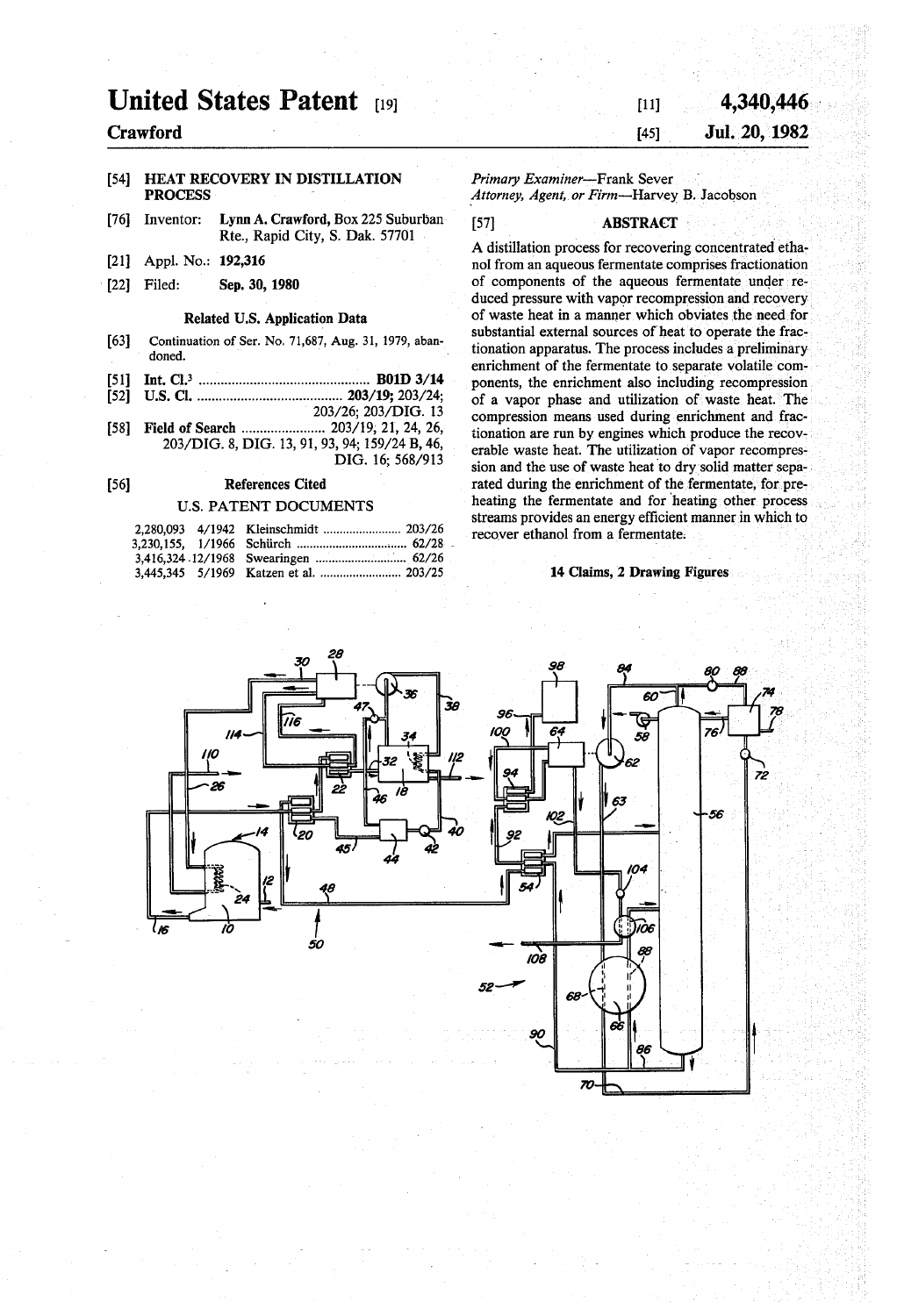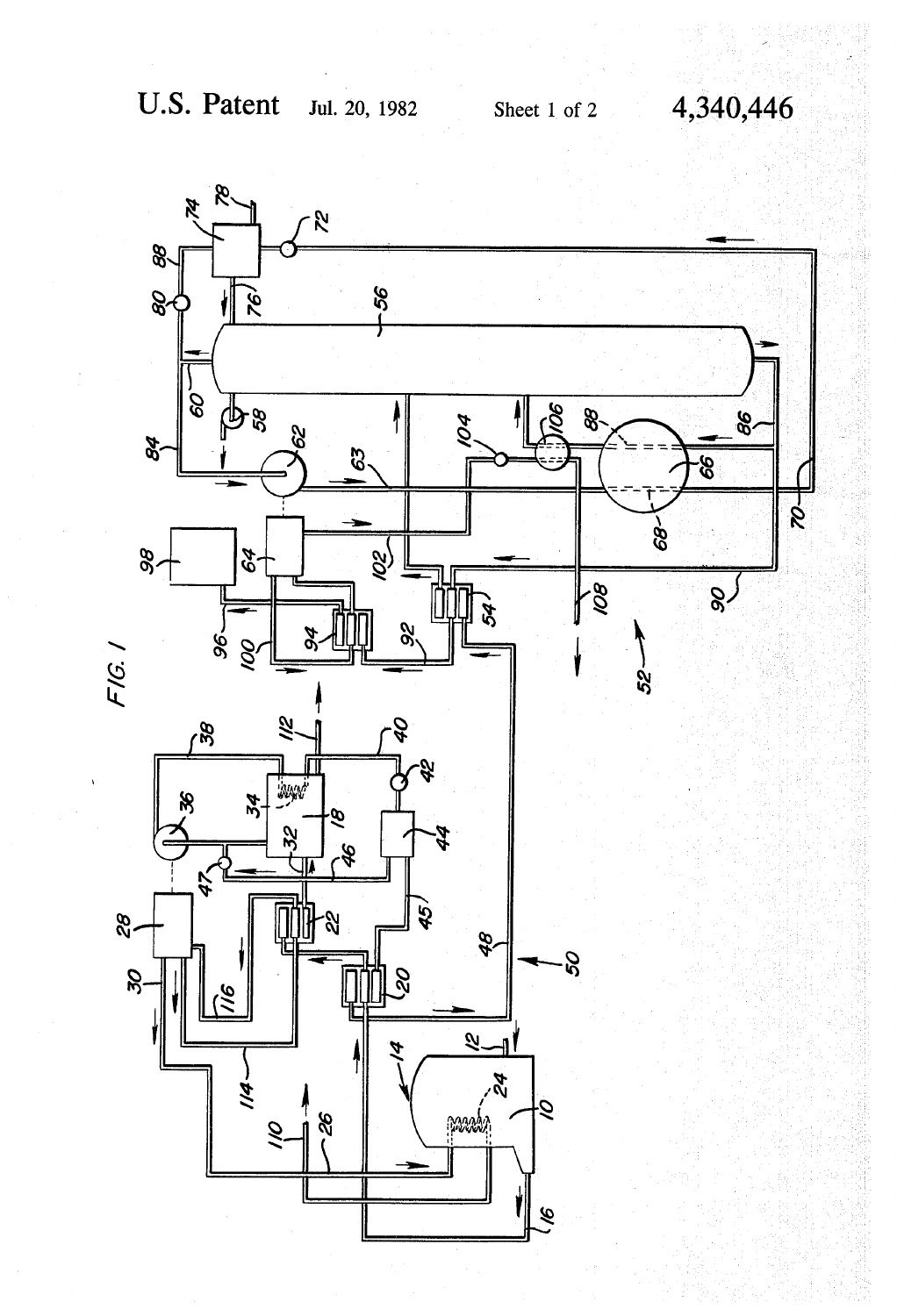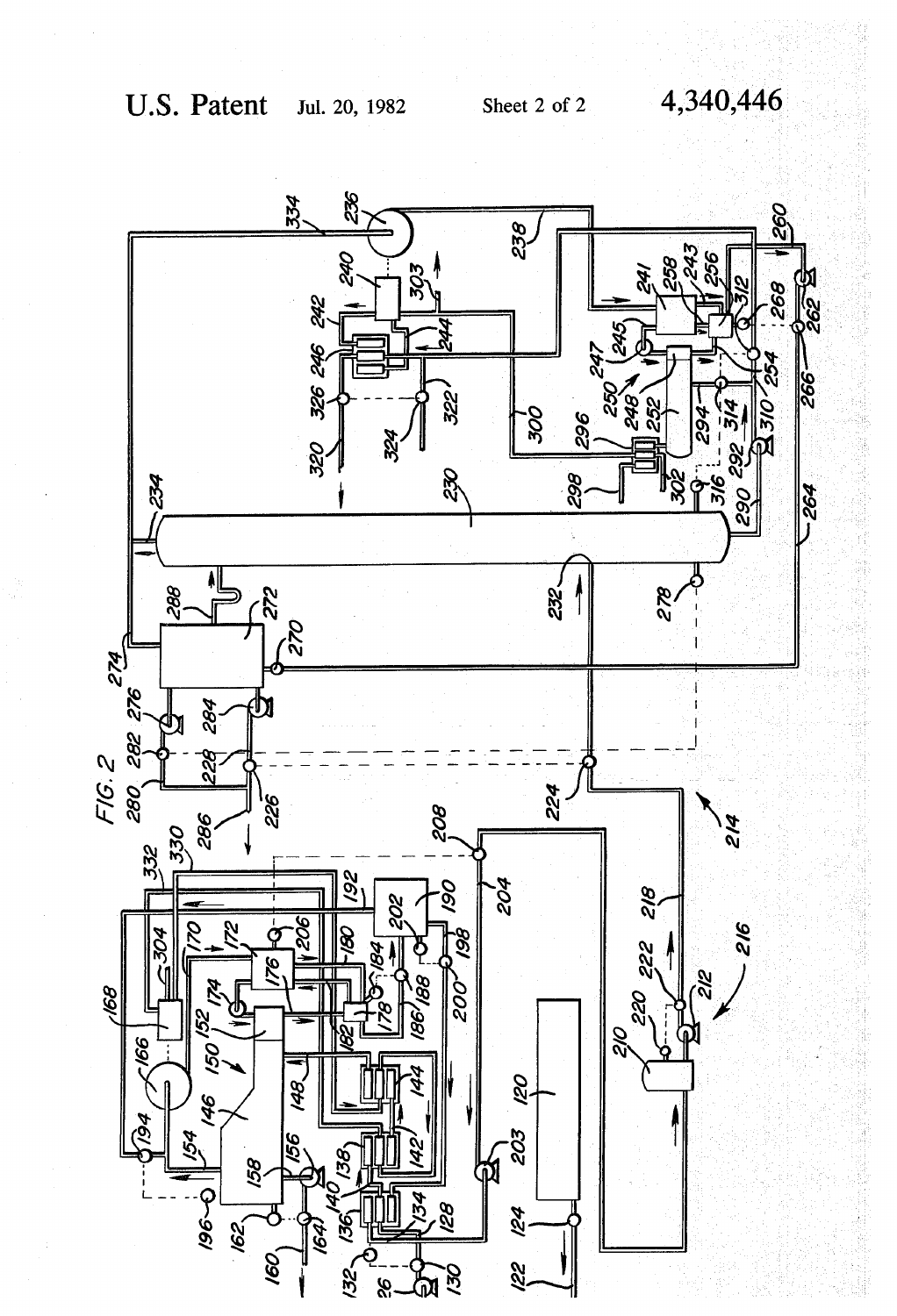15

35

### HEAT RECOVERY IN DISTILLATION PROCESS

This is a continuation of application Ser. No. 71.687, filed Aug. 31, 1979, now abandoned.

### BACKGROUND OF THE INVENTION

1. Field of the Invention

The invention relates to the technology of alcohol recovery from aqueous fermentate and provides for an <sup>10</sup> energy efficient separation of the alcoholic component thereof. The process operates under reduced pressure to enrich the final product to yield up to 195 proof (97.5 volume percent) ethyl alcohol.

2. Disclosure Statement<br>U.S. Pat. No. 2,389,789, issued Nov. 27, 1945, to A. Latham, Jr., discloses a distillation method utilizing the sensible heat derived from an internal combustion engine for preheating fresh solution fed to the vaporizagine for prefleating fresh solution fed to the vaporization zone of an evaporator. U.S. Pat. No. 2,643,974, issued June 30, 1953, to A. M. Impagliazzo, discloses a device for using waste heat from either the lubricating oil or water jacket of a diesel engine or any other heat engine having a recirculating coolant or lubricant, and uses the heat for evaporation of water. A. Plaek, in U.S.<br>Pat. No. 2,400,370, issued May 14, 1946, discloses separation of alcoholic components from a fermented mash including ethyl alcohol and water, where waste heat is recovered with use plural heat exchangers. L. T. Hendrix, in U.S. Pat. No. 3,388,046, issued June 11, 1968, discloses heat recovery in distillation apparatus.<br>Vapor recompression is disclosed in the publication 25

Unit Operations of Chemical Engineering, Third Edition, McCabe and Smith, McGraw-Hill, 1976. A heat pump distillation system is disclosed in Chemical Engineering Progress, November, 1977, page 79. Vapor-liquid equilibrium data for the ethanol-water system are disclosed in Distillation Equilibrium. Data, J. C. Chu, Reinhold Publishing Corporation, 1950, page 90.

Other patents relating to the field of the invention include the following:<br>U.S. Pat. No. 2,276,089—Mar. 10,  $1942$ —Ragatz

U.S. Pat. No. 3,455,791-July 15, 1969-Nash et al.

#### SUMMARY OF THE INVENTION

The invention provides a method for producing a high purity ethanol product from an aqueous fermentate without requiring use of a third component such as benzene, without requiring more than one fractionation  $50$ tower, and making use of waste heat to reduce the en ergy consumption required for distillation.

Accordingly, a principal object of the invention is to provide a method and apparatus for vacuum evaporation of ethanol from a fermentate, recompressing the 55 evaporated vapors with a compressor powered by an internal combustion engine, passing the condensate to a fractionation tower operated by waste heat from the compressor, removing and recompressing the vapors

purity ethyl alcohol product from an aqueous system without use of benzene to form a three component azeo-<br>trope.

Still another object is to provide a method and apparatus for producing high purity ethyl alcohol from a single fractionation tower.

Yet another object is to produce high purity alcohol without need for dehydration equipment, or to reduce the size and complexity of dehydration equipment needed to produce the desired high degree of purity.

A further object is to provide for vapor recompres sion utilizing an internal combustion engine to drive the compressor.

Another further object is to recover waste heat of coolant and exhaust gas from the internal combustion

engine for use in operating the process.<br>Still another further object is to utilize waste heat for drying of meal resulting from separation and pressing suspended solid material withdrawn from the fermen tate during the evaporation stage of the process.

Yet another further object is to combine the compres sor from the evaporation stage and the compressor from

 $\ddot{\phantom{0}}$ operated by a single internal combustion engine.<br>These together with other objects and advantages which will become subsequently apparent reside in the details of construction and operation as more fully here-<br>inafter described and claimed, reference being had to the accompanying drawings forming a part hereof, wherein like numerals refer to like parts throughout.

#### BRIEF DESCRIPTION OF THE DRAWINGS

30 linkage. FIG. 1 is a schematic view of a first form of the inven tion, with arrows indicating the direction of flow of fluids therein, and dotted lines indicating a mechanical

FIG. 2 is a schematic view of a second form of the invention, with arrows indicating the direction of fluid flow and dotted lines indicating mechanical linkage or process control lines, as will hereinafter become appar ent,

#### DESCRIPTION OF THE PREFERRED EMBODIMENTS

45 cal or thermal recompression, the condensing tempera with a second compressor to give a final product of 60 bustion engine, the fermentate from a conventional<br>high purity ethyl alcohol.<br>Another object of the invention is to produce a high a high purity ethanol product by rec 65 accordingly offers the prospect of energy efficient pro-It is known that the energy in the vapor evolved from a boiling solution can be recovered for vaporizing fur ther liquid, such as occurs in a multiple-effect evaporator where a series of evaporators operates at progressively lower absolute pressures. Alternatively, by increasing the pressure on the evolved vapor by mechani ture is increased and the compressed vapor condenses in the evaporator or fractionating tower from which it came. The principle of mechanical vapor recompression on which the present invention relies is described in the McCabe reference cited hereinabove. As is dis closed therein, the energy utilization of such a system is very good. Applicant has used the principles therein outlined for the purpose of producing a high quality ethanol product suitable for fuel or other applications without the necessity of elaborate dehydration equipment, or even with elimination completely of subsequent dehydration steps. With the combination of vapor recompression and fractionation equipment, where the recompression compressor is driven by an internal comfermentation tank utilizing grain can be converted into a high purity ethanol product by recovery of the energy content of the internal combustion engine coolant and the internal combustion engine exhaust. The invention duction of ethanol in bulk quantities as a partial or complete replacement for petroleum derived fuels, and accordingly represents an economical process for deriv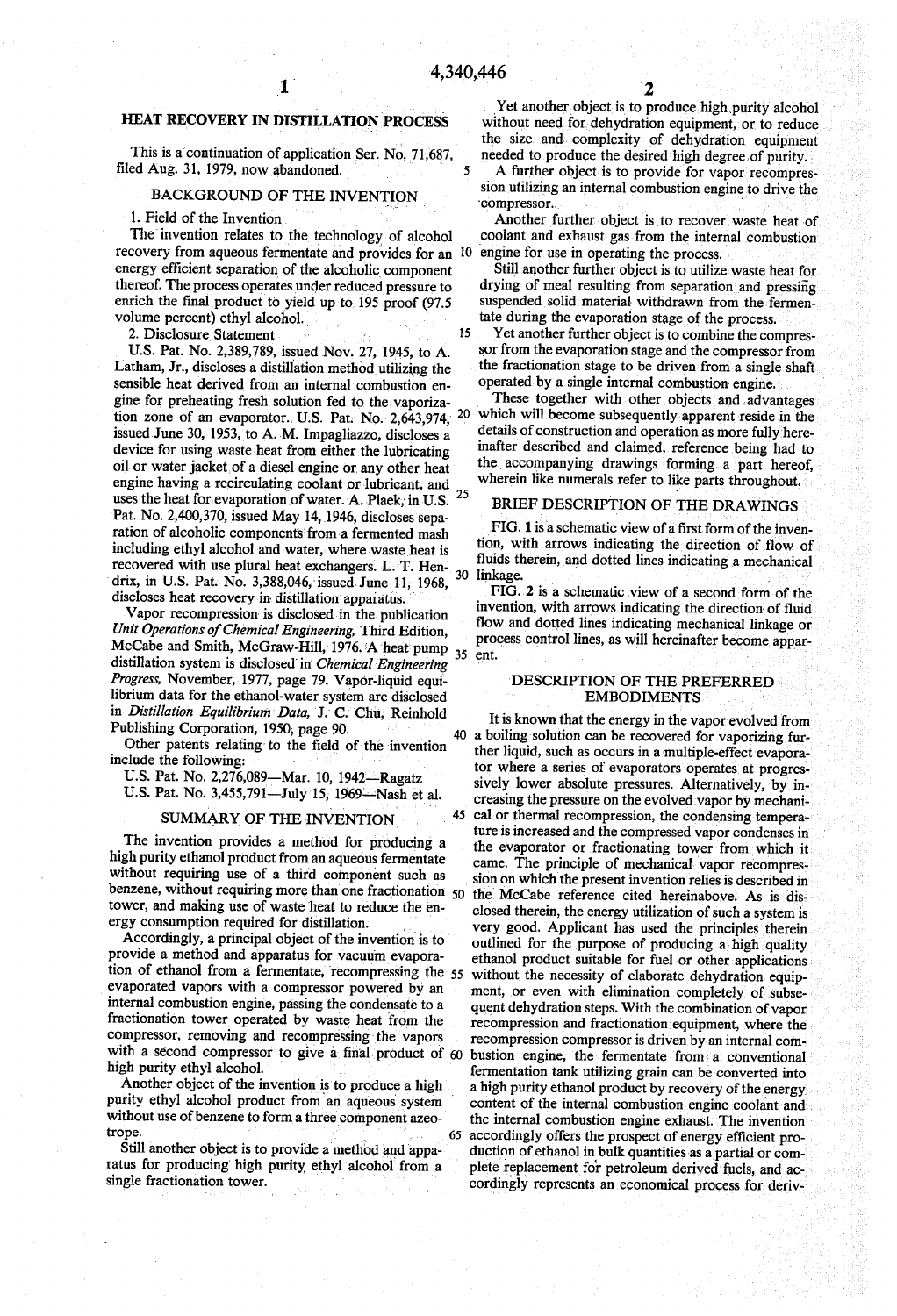ing fuel from a renewable source of energy, namely, grain, waste cellulosic materials, farm wastes, and other fermentable organic materials, preferably from grain. Because the disclosed system recovers waste heat generated by the internal combustion engine, it can be oper- 5 ated continuously with minimum or no external energy input, and accordingly highly profitably, with the additional possibility of using a portion of the alcohol output as the fuel to power the internal combustion engine or engines driving the compressors. In addition, solids 10 separated during the evaporation stage can be evaporated with excess waste heat to produce a valuable economic commodity saleable as meal having a value which at current commodity price levels and under conventional conditions of fermentation could be suffi- 15 cient to recover the entire cost of grain used as a raw material.

In FIG. 1, grain and conventional fermentation makeup liquid enter fermentation tank 10 through inlet line 12 and hopper 14. When fermentation is complete, the 20 fermentate, which typically contains about  $7\%$  ethanol by volume, passes through line 16 to evaporator 18, passing through heat exchangers 20 and 22 between tank 10 and evaporator 18. Fermentation within tank 10 is produced by high temperature saccharification, tak- 25 ing place at about 180° F. The required temperature in tank 10 is maintained by heat exchange through coil 24, which is heated by exhaust entering through line 26, the exhaust being generated by internal combustion engine 28, the exhaust leaving through exhaust line 30. 30 Warmed fermentate from heat exchanger 22 enters evaporator 18 through line 32, and heat entering through evaporator coil 34 causes formation of vapors in evaporator 18 which pass from evaporator 18 to compressor 36. Compressor 36 is driven by internal 35 combustion engine 28, and compresses the vapors enriched in ethanol. During mechanical compression, vapors in line 38 are compressed to the extent necessary to raise the saturation temperature of compressed vapor above the boiling point of feed, and accordingly heat is 40 introduced through coil 34 into liquid contained in evaporator 18, and condensation occurs inside coil 34. Accordingly, condensed liquid exits through line 40 and passes through expansion valve 42 before entering flash tank 44. Vapors drawn from flash tank 44 are then fed 45 through line 46 through control valve 47 into compressor 36 for recycling. The liquid product from flash tank 44 passes through line 45 to heat exchanger 20, where fermentate entering from line 16 is warmed and evaporated product at a temperature of approximately 180° 50 F., in line 45 is cooled to about 100° F. and exits into line 48. The fluid product flowing through line 48 constitutes the final product from the evaporation stage of the process illustrated in FIG. 1, the components of the evaporation stage being designated generally by nu- 55 meral 50. The fluid in line 48 further constitutes the starting material for the fractionation stage of the components of the fractionation stage being designated generally by the numeral 52 in FIG. 1.

Liquid in line 48 entering the fractionation stage 52 60 passes through heat exchanger 54 and is heated to the desired entrance temperature for entrance into fractionation tower 56. Fractionation tower 56 is operated under reduced pressure maintained at the desired level by operation of valved vacuum pump 58. Vapors from 65 tower 56 are withdrawn through line 60 and pass to compressor 62, which is driven by an internal combustion engine 64. Although separate engines 28 and 64 are

shown in FIG. 1 for driving each of compressors 36 and 62 in the respective evaporator stage and fractionation stage, a single engine can be alternatively used to drive each of compressors 36 and 62 from a single shaft.

Recompressed vapors from compressor 62 enter line 63 and pass to reboiler 66. Condensation of the pressurized vapors occurs in reboiler 66 in the heat exchange portion shown in phantom as line 68. Liquid then emerges from reboiler 66 through line 70 passing through expansion valve 72 and into flash tank 74. Liquid from flash tank 74 is returned through line 76 to fractionation tower 56 for refluxing, while the product enriched in alcohol passes out from flash tank 74 through line 78. Control valve 80 permits withdrawal of vapors from flash tank 74 through line 82, allowing such vapors to merge with vapors withdrawn from tower 56 through line 60 and be introduced through line 84 into compressor 62 for recompression and recycling through line 63. Bottom product is withdrawn from fractionation tower through line 86, passing in part through line 88 in reboiler 66 for return to tower 56, and passing in part through line 90 to heat exchanger 54, thence through line 92 through heat exchanger 94, and then through line 96 into storage tank 98 for holding for reuse by recycling. Hot water emerging from line 90 and travelling through heat exchanger 54 warms the incoming liquid in line 48 to the proper temperature for entering fractionation tower 56 and gives up a portion of its sensible heat thereby. The water in line 92 is in turn warmed by coolant from engine 64 passing through line 100. Exhaust from engine 64 passes out exhaust line 102, passing through control valve 104 and then through heat exchanger 106. Control valve 104 regulates the thermal input through heat exchanger 106 so that recycled bottom product from line 88 enters tower 56 at the proper temperature. Exhaust emerging from pipe 108, as well as exhaust emerging from pipe 110 in the evaporator section, can be used to assist in start-up. for drying separated meal obtained as bottom product through line 112 of evaporator 18, or for other purposes. Preferably, heat exchanger 22 in the evaporator section is connected by coolant lines 114 and 116 to the coolant system of engine 28. Dehydration towers (not shown) can be added to the system of FIG. 1, such towers preferably also being operated by the heat pump method. However, dehydration should be unnecessary to produce a nearly pure ethanol product, since the vacuum distillation conditions under which tower 56 is operated give a nearly pure product from line 78. In starting the system of FIG. 1, exhaust from engine 28 can assist in starting operation. Further, exhaust from line 108 can be used to assist in start-up. After the system is placed in continuous operation, the energy requirements for evaporation and fractionation can be met entirely from recovered and engine heat, so that no external source of heat is necessary.

In a second form of the invention, shown in FIG. 2, fermentation proceeds in batch tank 120, which can be a plurality of batch tanks instead of the single tank 120 shown in FIG. 2. In an arrangement of batch tanks connected in parallel to line 122, valves, such as valve 124, can be used to permit the contents of one tank of the plurality to be discharged into line 122 while other tanks are proceeding with fermentation. Liquid from line 122 is pumped by pump 126 into line 128, responsive to control valve 130, which is controlled by flow control device 132, which measures the temperature of liquid in line 134 and regulates the flow in line 128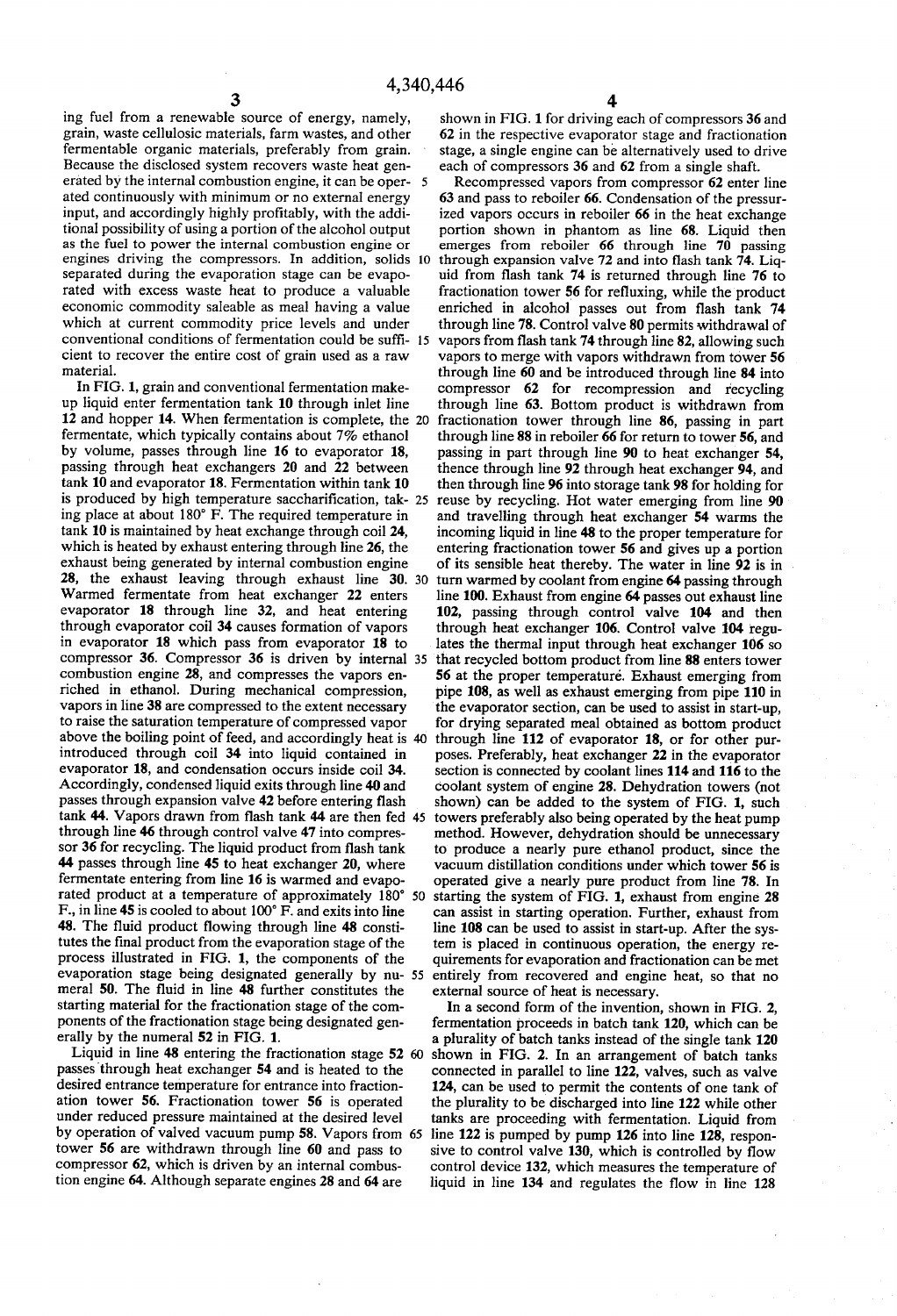5

accordingly. Entering liquid is warmed in heat exchanger 136, and enters heat exchanger 138 through line 140. Liquid then passes through line 142 through heat exchanger 144, and then into the shell side 146 of the evaporator 150. Liquid entering from line 148, hav- $\sqrt{5}$ ing a content of ethanol of about 7% by weight, as is typically produced by fermentation in tank 120, is warmed by transfer of heat from tube side 152 of heat exchanger 150. At a temperature of approximately 180° F., liquid entering shell side 146 of evaporator 150 is in 10 part vaporized, leaving through line 154, and a suspension of residual solid material is withdrawn by pump 156 through line 158 and discharged through line 160 for production of meal. Level control device 162 regulates the rate of withdrawal of suspension through line 15 from buffer tank 241. Vapor separated from trap 256 160 by means of control valve 164. Vapors withdrawn through line 154, which are typically somewhat enriched in ethanol to the extent of about 10% by weight, pass to compressor 166 for recompression. Internal combustion engine 168 drives compressor 166, which 20 discharges compressed vapors into line 170 for temporary storage in buffer tank 172. Vapors pass through blower 174 into the tube side 152 of evaporator 150 for condensation through heat transfer to shell side 146 of evaporator 150. Liquid emerges from tube side 152 25 tains the pressure in flash tank 272 and tower 230 at the through line 176, passing to trap 178, which also receives condensate from buffer tank 172 by way of line 180. Return of vapors through line 182 to buffer tank 172 permits any uncondensed vapors in trap 178 to be recycled through blower 174. Level control device 184 30 flash tank 272 through pump 284 into line 228, emerging regulates the flow out of trap 178 through line 186 by means of control valve 188. Liquid passing through control valve 188 enters flash tank 190, which lowers the pressure on liquid entering by means of an expansion valve (not shown). Vaporization of a portion of the 35 incoming material occurs, the vapors passing through line 192 back to compressor 166. Control of the flow of vapors through line 192 is effected by control valve 194, responsive to the pressure measured by pressure control device 196 attached to the shell side 146 of heat ex- 40 changer 150. Liquid from flash tank 190 passes through line 198, the flow of which is regulated by control valve 200, responsive to the level of liquid in flash tank 190, as measured by level control device 202. Liquid flowing through control valve 200 enters heat exchanger 136 at 45 a temperature of about 180° F. and emerges through line 134 at a temperature of about 100° F., having warmed liquid entering heat exchanger 136 from line 128 at about 90° F., to a temperature of about 150° F. in line 140. Liquid from line 134 is pumped by pump 203 50 liquid level in tower 230. Liquid from line 310, which is through line 204, responsive to the pressure measured at buffer tank 172 by pressure control device 206 and connected to control valve 208. Liquid at about 100° F. is then stored in buffer tank 210 for conveying by pump 55 212 to the fractionation stage.

The fractionation stage of the form of the invention shown in FIG. 2 is designated generally by the numeral 214, while the evaporation stage is designated generally by the numeral 216. Liquid pumped through line 218 by pump 212 is controlled by level control device 220 60 attached to buffer tank 210, the level control device 220 controlling the flow through control valve 222. Flow through line 218 is measured by flow control 224, in order to regulate the output through control valve 226 in discharge of product from line 228. Incoming liquid 65 cess parameters herein described except to the extent enters fractionation tower 230 at inlet 232, and the volatile components of water and ethanol undergo separation under reduced pressure of about 95 mm Hg. Va-

pors withdrawn from the top of tower 230 through line 234 pass to compressor 236 for recompression and discharge into line 238. Compressor 236 is driven by internal combustion engine 240, which circulates coolant through coolant lines 242 and 244 through heat exchanger 246. Recompressed vapors in line 238 pass into buffer tank 241 for separation of condensate through line 243 from vapors, which pass through line 245 through blower 247 and into the tube side 248 of heat exchanger 250. Heat is transferred from tube side 248 of heat exchanger 250 to shell side 252 of heat exchanger 250. Condensed liquid product from tube side 248 of heat exchanger 250 passes through line 254 into trap 256, which also receives condensate through line 243 passes through line 258 into buffer tank 241 for recycling. Liquid product from trap 256 passes through line 260 and is pumped by pump 262 into line 264, subject to control by control valve 266, responsive to level control device 268, which measures the liquid level in trap 256. Liquid from line 264 passes through expansion valve 270 into flash tank 272 where vapors and liquid are formed, the vapors passing through line 274 for recycling to compressor 236. Vacuum pump 276 maindesired level, responsive to temperature control device 278, discharging product through line 280 responsive to control valve 282 connected to temperature control device 278. Further, liquid product is discharged from at discharge port 286. A portion of liquid from flash tank 272 can be returned to tower 230 through trapped line 288. The bottom product from tower 230 passes through line 290 under pumping from pump 292, a portion thereof passing through line 294 for recycling through the shell side 252 of reboiler 250. After being warmed in heat exchanger 296, the liquid then returns through line 298 to tower 230. Heating of liquid at heat exchanger 296 occurs by heat transfer from exhaust gas from engine 240 in exhaust line 300. Exhaust gas emerging through orifices 302 and 303 can be used for drying meal produced at line 160, along with exhaust gas from line 304 of engine 168. A portion of liquid pumped by pump 292 from line 290 containing bottom product from tower 230 passes through line 294 as described above, and another portion passes through line 310. The relative flows through lines 310 and 294 is determined by control valves 312 and 314, the operation of which is regulated by level control device 316 responsive to substantially pure water with a minimum amount of ethanol contained therein, passes into heat exchanger 246 for warming to about a temperature of  $180^\circ$  F., this heated water passing through line 320 for the purpose of starting high temperature saccharification in an early stage of the process. Other bottom product of substantially pure water passes through line 322 at a tempera-<br>ture of about 125° F., and is used to start fermentation by mixing with make-up water at about 55° F., to yield a good fermentation temperature range of about 90° F. to 100° F. Flow through line 322 is regulated by control valve 324, responsive to temperature control device 326 in line 320.

While the invention is not limited to particular prodefined in the claims, typical temperatures are given herein by way of example for the particular arrangement shown in FIG. 2. Fermentation in batch tank 120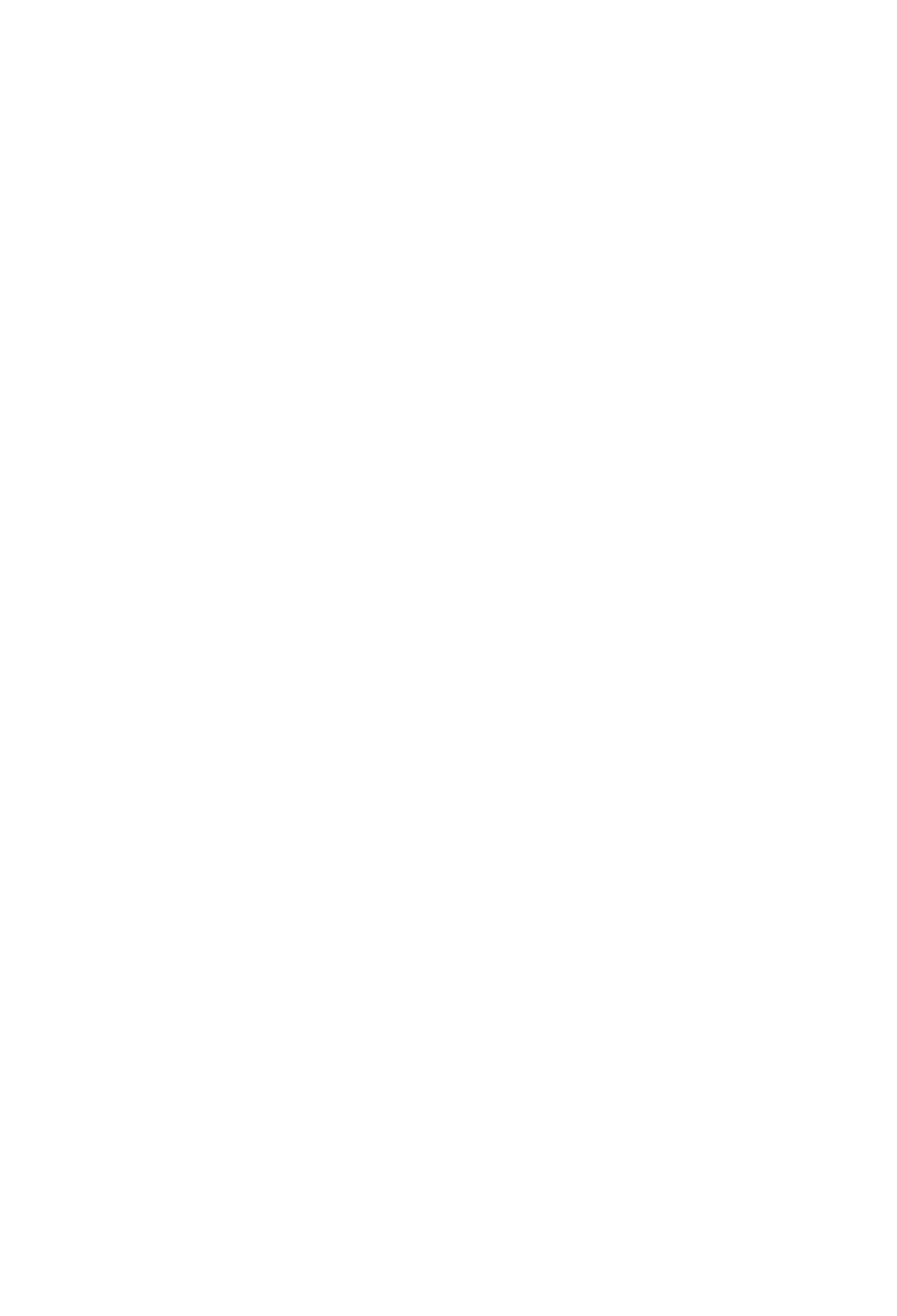7

preferably proceeds at about 90° F. to 100° F., yielding a product of about 7% by weight of ethanol, as well as suspended solids, which enter evaporator 150 through line 148. In the shell side 146 of evaporator 150, these materials are evaporated at a temperature of about 180°  $\overline{\mathbf{5}}$ F., yielding a vapor through line 154 enriched to about 10% ethanol and free of solids. A suspension of solid matter is drawn from shell side 146 of evaporator 150 through line 158 and discharged through line 160 for production of meal by evaporation as disclosed herein-10 above. Trap 178, while performing the function of recycling of vapors as disclosed above, further serves to remove carbon dioxide gas generated during the fermentation process. Liquid at about 195° F. passes through line 186 to flash tank 190, where the pressure is 15 lowered in the manner described above. Liquid is removed at line 198 at a temperature of about 180° F., entering heat exchanger 136 and being cooled to about 100° F. in line 134, while warming incoming liquid in line 128 at about 90° F. to a temperature of about 150° 20 F. in line 140. Liquid from line 140 is then warmed in successive heat exchangers 138 and 144, serially connected to the coolant lines 330 and 332 of engine 168. In heat exchanger 138, liquid from line 140 at a temperature of about 150° F., is warmed to about 175° F. in line 25 142, and then to about 180° F., in line 148. Liquid emerging from heat exchanger 136 and line 134 at 100° F. is stored in buffer tank 210 at about 100° F., which can be arranged in a manner not shown to blow vapors from the tube side 152 of evaporator 150 through the 30 entire system if necessary. However, such a feature is optional and not necessary for successful operation of the system. Liquid enters tower 230 at orifice 232 at about 100° F. Compressor 236 preferably recompresses vapors from line 334 at a pressure of about  $\frac{1}{8}$  atmosphere 35 to a pressure of about  $\frac{3}{8}$  atmosphere in line 238, and most preferably at a compression ratio of about 3.5. The temperature of bottom product removed from tower 230 at line 290 is about  $125^{\circ}$  F. while the temperature of vapors removed at line 234 is about 100° F., when tower 40 230 is operated at a pressure of about 95 mm Hg.

#### **EXAMPLE**

The arrangement of FIG. 2 is operated to produce a final output of substantially pure ethanol at a rate of one 45 gallon per minute (6.6 lb/min). It is assumed that fermentate from batch tank 120 is introduced as needed to produce such a final flow rate, and that the ethanol content of the liquid introduced is about 7 weight percent. It is further assumed that the mechanical effi- 50 ciency of engines 168 and 240 is 30%, and that vapors evolved in evaporator 150 contain 10 weight percent ethanol. Vapors are compressed by a pressure ratio between line 154 and line 170 of about 1.4, and vapors are compressed in the fractionation stage between line 55 334 and line 238 by compressor 236 with a pressure ratio of about 3.5. The temperature of vapors in line 154 is about 180° F., and the temperature in line 334 is about 100° F.

By making use of well-known relationships for calcu-60 lating the energy required to compress a given volume of gas, supplying constants to the appropriate equations where necessary, it is readily apparent to one skilled in the art that under the assumed conditions, 66 lb. of 10 weight percent ethanol is vaporized per minute in shell 65 side 146 of evaporator 150, comprising 59.4 lb. water and 6.6 lb. ethanol. The water amounts to 3.3 lb.-moles and the ethanol constitutes 0.14 lb.-moles, totalling 3.44

moles/min. By multiplying the appropriate constant by the volume occupied by one mole of gas at 180° F., and further multiplying the natural logarithm of the pressure ratio of 1.4, the mechanical power required is 35 horsepower rounded to the nearest unit. This represents the mechanical energy required to operate compressor 166 in evaporation stage 216 and relating this power requirement to the fuel requirement for engine 168, after dividing by the assumed engine mechanical efficiency of 30%, gives a value of 4950 BTU to operate engine 168 per minute, of which 70% represents waste heat.

For the distillation stage, only a portion of the throughput of line 334 is represented by flow of top product from tower 230 through line 234. Assuming a reflux ratio of 8 to 1 and the pressure ratio over compressor 236 of 3.5, a similar calculation gives a total flow through compressor 236 of 1.29 lb-moles/min. This requires a power input of 43 horsepower to carry out the mechanical recompression from line 334 to line 238. Again, assuming 30% mechanical efficiency for engine 240, the energy requirement for the fractionation stage is 6080 BTU/gal, of which 70% or about 4755 BTU/gal. is available for utilization in heat exchanger 246, heat exchanger 296, for drying of meal, or other purposes. Similarly, since 70% of the energy needed to operate engine 168 in the evaporation stage 216 is evolved in the form of waste heat through coolant lines 330 and 332 and exhaust line 304, this heat is available for various purposes, such as preheating feed in heat exchangers 138 and 144 and drying meal. Inasmuch as the waste heat from engine 168 is approximately double the preheating energy requirements for incoming fluid from line 140, sufficient excess energy is available from the evaporator stage engine 168 to operate evaporator 150. Further, the waste heat from engine 240 in the fractionation stage is sufficient to heat the bottom product of tower 230 to the desired temperature to start successive batches. Exhaust from engine 240 can be used to dry meal, which is removed from the bottom of evaporator 150, pressed and dried.

Accordingly, the over-all energy balance is 11,030 BTU/gal of ethanol product per minute, representing the sum of the evaporator stage and fractionation stage values of 4255 BTU/gal and 6775 BTU/gal, respectively. Minimal pumping and vacuum pump power requirements, estimated at 4 horse power are excluded from this calculation. Further, certain compressor inefficiencies and other inefficiencies require certain additional increments of waste heat, suggesting a total thermal balance of 14,000 to 16,000 BTU/gal of ethanol produced each minute. Inasmuch as a gallon of the ethanol of the quality produced by the invention generates approximately 85,000 BTU, it is possible to run engines 240 and 168, if adapted for operation on ethanol, by burning approximately 1/6 of the ethanol product output. Further, the cost of dried meal produced at current price levels can cover the cost of grain required in fermentation tank 120.

The distillation equipment of the Chu reference clearly shows that at 95 mm Hg, no azeotrope exists prior to 98.25 mole percent ethanol. For reference purposes, 92 mole percent ethanol is nearly equivalent to 97.5 volume percent ethanol. It is evident from the McCabe et al reference that mechanical recompression can yield the equivalent of about 10 to 15 effects.

Inasmuch as conventional processes for separation of ethanol by distillation require in excess of 100,000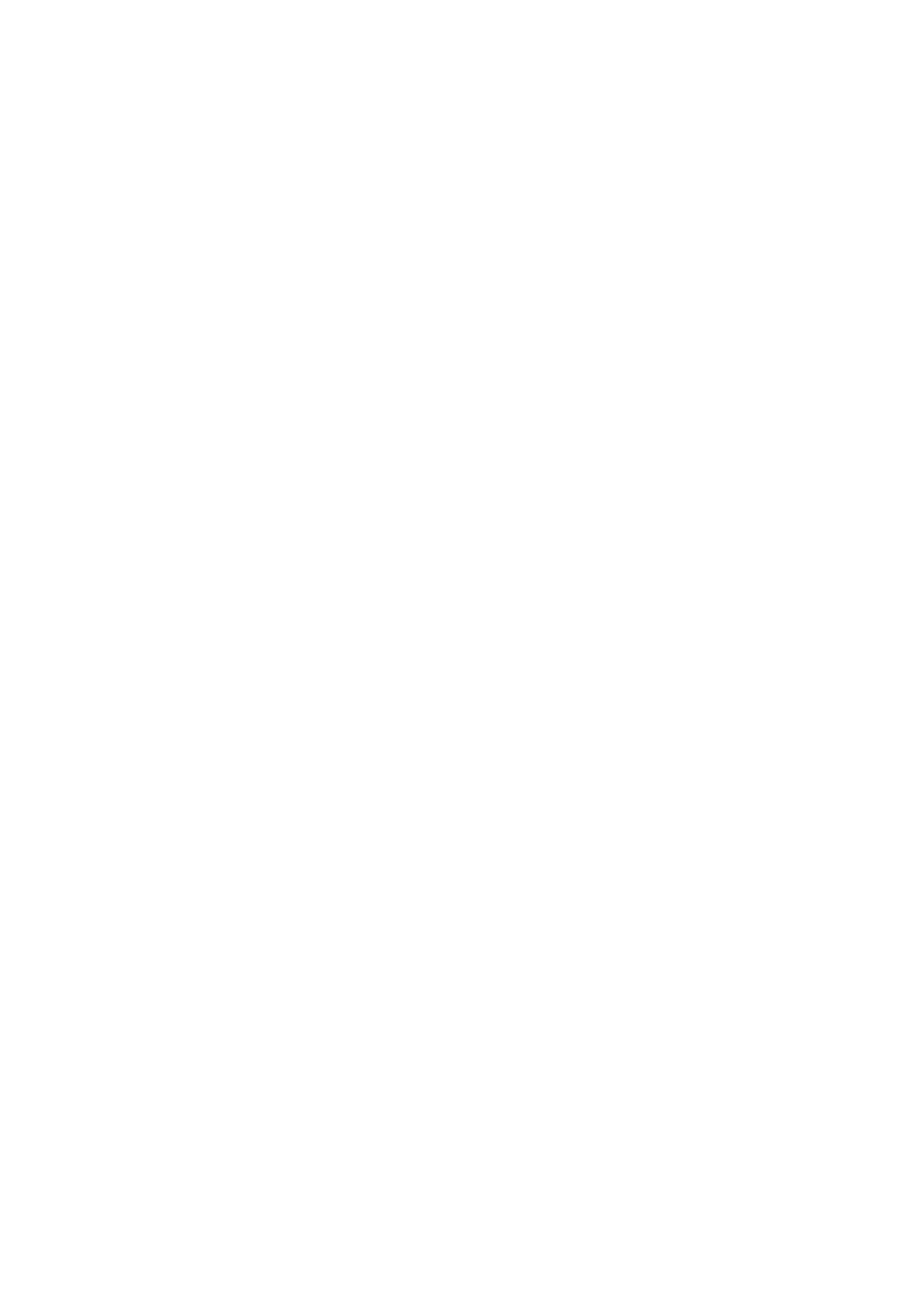BTU/gal of ethanol produced, the Example demonstrates that the present process represents a substantial energy savings, resulting from the use of an internal combustion engine to both drive a compressor for recompression and to generate waste heat used to operate 5 the components of the system.

Throughout the specification and claims, unless otherwise specified, parts and proportions are expressed in weight percent, and temperatures are expressed in degrees Fahrenheit.

The foregoing is considered as illustrative only of the principles of the invention. Further, since numerous modifications and changes will readily occur to those skilled in the art, it is not desired to limit the invention to the exact construction and operation shown and 15 described, and accordingly, all suitable modifications and equivalents may be resorted to, falling within the scope of the invention.

What is claimed as new is as follows:

1. A process for the separation and recovery of etha- 20 fractionation. nol from an aqueous fermentate consisting essentially of about 7% by weight ethanol, a minor portion of suspended solid matter, with the balance of the fermentate being water, the process comprising the following steps:

- (a) pumping the fermentate to an evaporator within 25 which separation and discharge of said solid matter from evaporator vapors of ethanol and water occurs;
- (b) recompressing said evaporator vapors by a first compressor and condensing the compressed va- 30 pors:
- (c) passing the condensate formed from the compressed vapors to a fractionation stage and fractionating said condensate under reduced pressure fractionation into vapors rich in ethanol and liquid 35 bottom product rich in water;
- (d) withdrawing the vapors and withdrawing the bottom product;
- (e) recompressing said vapors rich in ethanol in a second compressor and condensing the vapors to 40 form a liquid product rich in ethanol;
- (f) withdrawing said liquid product containing at least about 97 volume percent ethanol;
- (g) driving each of said first and second compressors by an engine, said engine producing recoverable 45 waste heat; and
- (h) using at least a portion of said recoverable waste heat for heating said fermentate, said bottom product, or said discharged solid matter.

2. The process of claim 1 wherein said evaporator 50 includes a tube side and a shell side, said fermentate being pumped from a batch tank to the shell side of said evaporator and condensing the compressed vapors formed in said first compressor by countercurrent flow through the tube side of said evaporator. 55

3. The process of claim 2 wherein said first and second compressors are driven by an internal combustion engine.

4. The process of claim 3 wherein said first compressor is driven by a first internal combustion engine and 60 second compressor is driven by a second internal combustion engine.

5. The process of claim 4 wherein said first engine produces waste heat, utilizing said waste heat for preheating said fermentate from said batch tank and drying 65 said separated and discharged solid matter to form meal.

6. The process of claim 5 wherein said second engine produces waste heat, utilizing said waste heat for heating a portion of said bottom product rich in water for use in starting high temperature saccarification, further utilizing said waste heat for further heating said bottom product heated in the shell side of said reboiler, further fractionating said reheated bottom product.

7. The process of claim 6 wherein said condensate is passed in heat exchange relationship with said fermentate as said fermentate is being pumped from said batch tank to said evaporator for preheating said fermentate, 10 thereafter passing said condensate to said fractionation.

8. The process of claim 1 wherein condensing said vapors rich in ethanol to form a liquid product rich in ethanol includes the step of passing said recompressed vapors rich in ethanol into the tube side of a reboiler having a tube side and a shell side, whereby said vapors condense within said tube side, the process further comprising passing a portion of said bottom product rich in water through the shell side of said reboiler whereby said liquid bottom product is reheated and recycled for

9. The process of claim 8 wherein fractionating said condensate further comprises recycling a portion of the condensed vapors rich in ethanol condensed in the tube side of said reboiler for further fractionation.

10. The process of claim 9 wherein said recycled portion of the condensed vapors is passed through an expansion valve and into a flash tank, whereby partial evaporation in said flash tank produces reflux vapors and reflux liquid, a portion of said reflux liquid being passed for further fractionation, said refluxed vapors being passed to said second compressor for recompressing, a portion of said reflux liquid formed in said flash tank being withdrawn from said flash tank as said liquid product, said process further including pumping with a vacuum pump the contents of said flash tank.

11. The process of claim 10 wherein said vacuum pump maintains said flash tank and reduced pressure fractionation at a pressure of about 95 mm Hg.

12. The process of claim 1 wherein said first compressor is driven by a first internal combustion engine and said second compressor is driven by a second internal combustion engine, wherein the pressure ratio over said first compressor is about 1.4 and the pressure ratio over said second compressor is about 3.5, said evaporator vapors being evolved from said evaporator and recompressed by said first compressor a temperature of about 180° F., said separated vapors rich in ethanol being recompressed by said second compressor a temperature of about 100° F., said fractionating further comprising the step of refluxing a portion of said liquid product, the refluxed portion being passed for recycling for further fractionation, the ratio of the volume of said refluxed portion to said withdrawn liquid product is about 8, said liquid product being separated into a recovered portion and a fuel portion, the fuel portion being used to operate the internal combustion engines, the ratio of recovered portion to fuel portion being about 5.

13. A process for the separation and recovery of ethanol from an aqueous fermentate comprising a liquid mixture consisting essentially of ethanol in water and a minor portion of suspended solid matter, the process comprising; separating and discharging said solid matter from said mixture in an evaporator, producing evaporator vapors during separation of said solid matter, recompressing said evaporator vapors by means of a compressor and condensing the compressed vapors, fractionating said liquid mixture under reduced pressure fractionation into vapors rich in ethanol and liquid bot